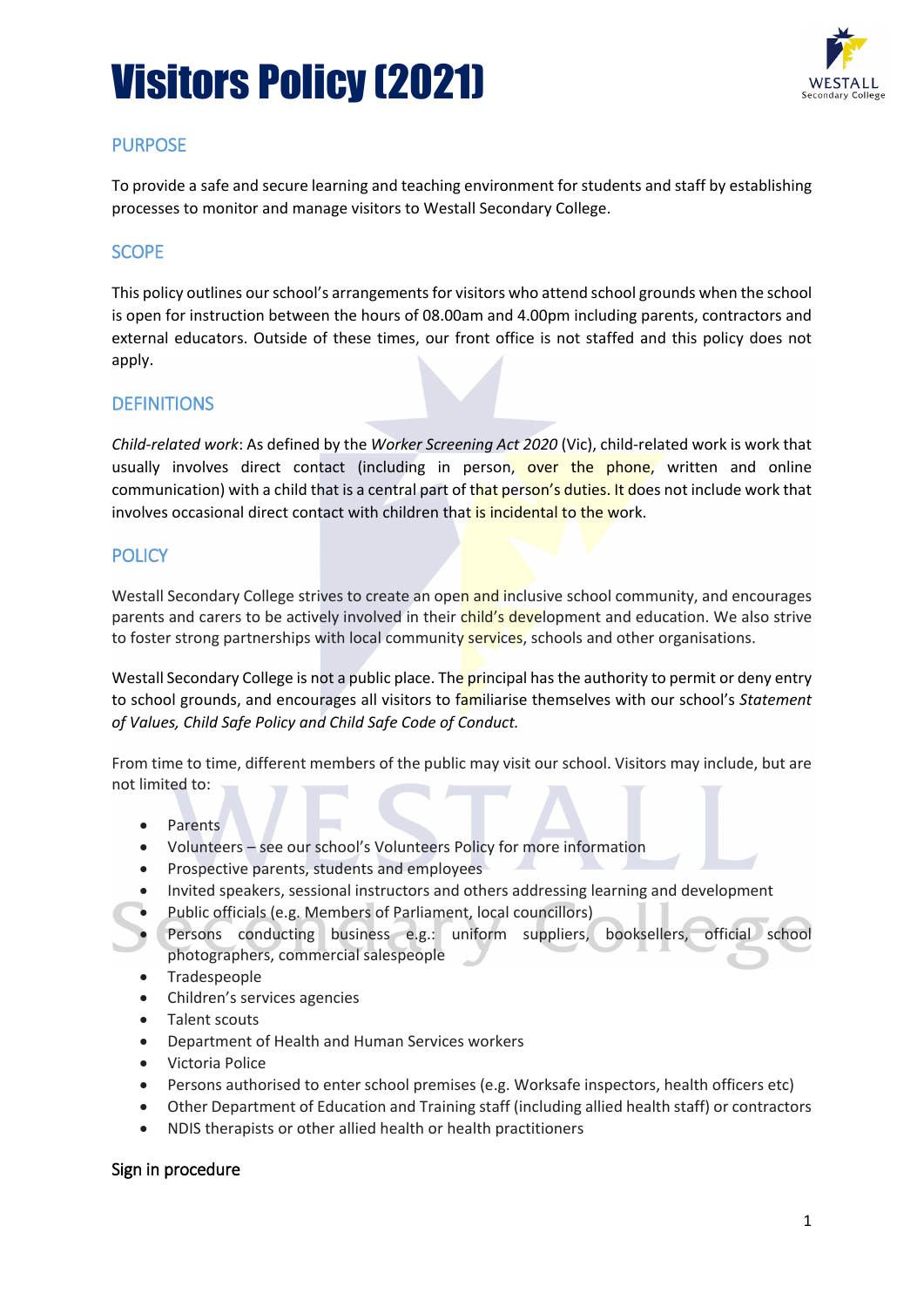

All visitors to Westall Secondary College are required to report to the school office on arrival (see exceptions below in relation to parents/carers). Visitors must:

- Record their name, signature, date and time of visit and purpose of visit digitally through the Compass kiosk at reception
- Provide proof of identification to office staff upon request
- Produce evidence of their valid Working with Children Clearance where required by this policy (see below)
- Wear a visitor's lanyard/name tag at all times
- Follow instruction from school staff and abide by all relevant school policies relating to appropriate conduct on school grounds including [insert relevant policies eg: Child Safety Code of Conduct, Respect for School Staff, Statement of Values etc] as well as Department policies such as the [Sexual Harassment Policy](https://www2.education.vic.gov.au/pal/sexual-harassment/overview) and [Workplace Bullying Policy](https://www2.education.vic.gov.au/pal/workplace-bullying/policy)
- Return to the office upon departure, sign out and return visitor's [lanyard/name tag].
- Westall Secondary College will ensure that our school's Child Safety Code of Conduct is available and visible to visitors when they sign in.

#### **Working with Children Clearance**

For Working with Children (WWC) Check and other suitability check requirements relating to parents/carers and other volunteers working with **students** please see our Volunteers Policy

All visitors who are engaged in **child-related work** (see definition above) must have a valid WWC Clearance.

In some circumstances, visitors to Westall Secondary College who are **not** engaged in child-related work will also be required to produce a valid WWC Clearance depending on the particular circumstances of their visit. For example, Westall Secondary College will require a valid WWC Clearance for:

• **visitors who will be working regularly with children** during the time they are visiting, even though direct contact with children is not a central part of their normal duties

**visitors (e.g. contractors)**, who will regularly be performing unsupervised work at the school during school hours or any other time where children are present. Further background checks, including references, may also be requested at the discretion of the principal.

Visitors who will be working in areas away from students (e.g. a visiting auditor who will be located in the front office with administration staff) or who will be supervised and accompanied by a staff member during their visit (e.g. a Member of Parliament, a journalist, a prospective parent on a school tour) will not be required to have a WWC Clearance.

Sworn Victoria Police officers or sworn Australian Federal Police officers are exempt from requiring a WWC Check, but may be asked to verify that they are sworn officers by providing proof of identification.

#### Invited speakers and presenters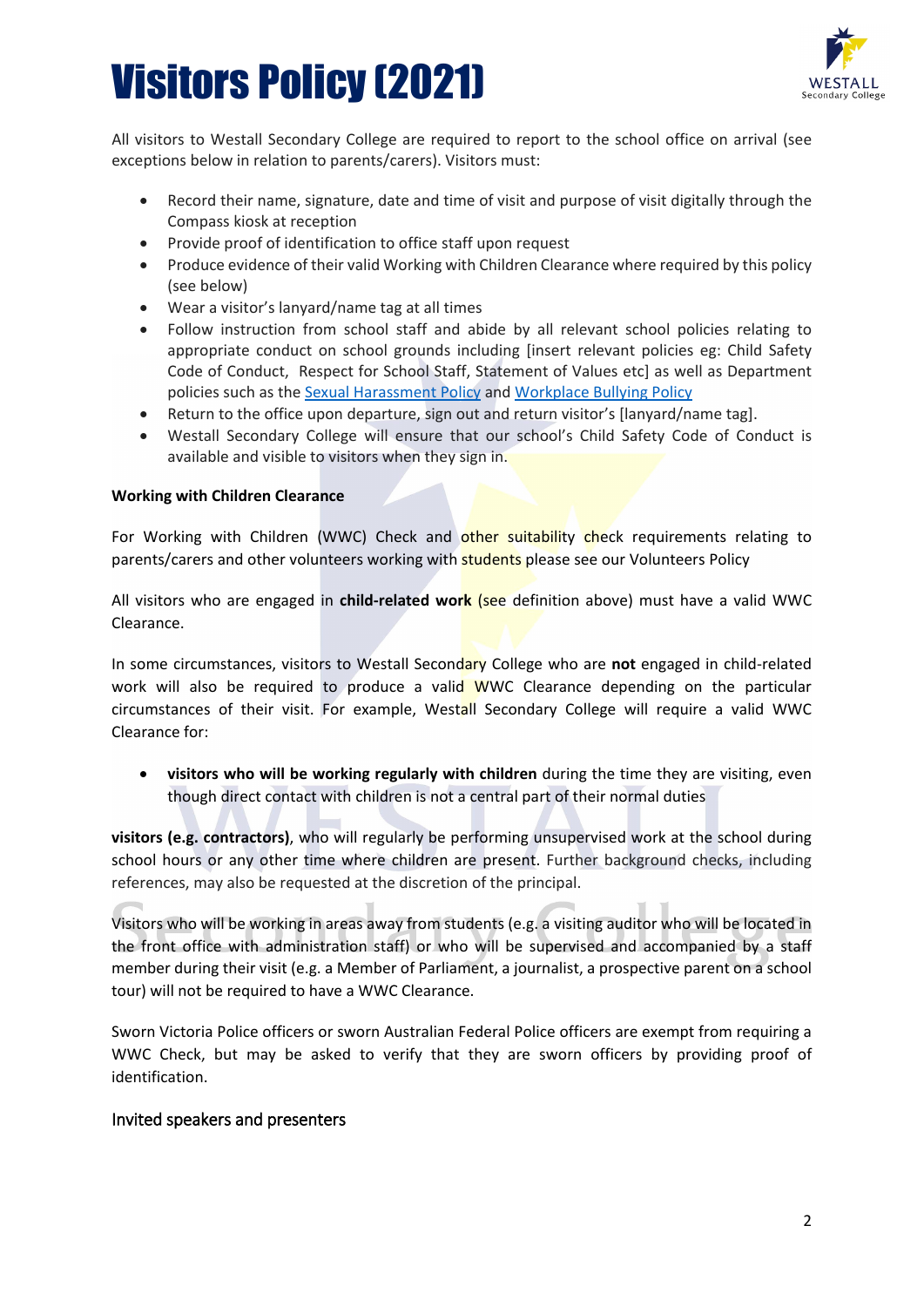

On occasion, Westall Secondary College may invite external speakers or providers to deliver incursions, presentations, workshops and special programs for our students. Consistent with Department of Education and Training requirements, Westall Secondary College will:

- ensure that the content of presentations and programs by external providers contributes to the educational development of our students and is consistent with curriculum objectives
- ensure that any proposed visit, programs or content delivered by visitors complies with the requirement that education in Victorian government schools is secular and is consistent with the values of public education, Department policies and the *Education and Training Reform Act 2006* (Vic). In particular, programs delivered by visitors are to be delivered in a manner that supports and promotes the principles and practice of Australian democracy including a commitment to:
	- o elected government
	- o the rule of law
	- equal rights for all before the law
	- o freedom of religion, speech and association
	- o the values of openness and tolerance
	- $\circ$  respect the range of views held by students and their families.

#### Parent visitors

We understand that there may occasionally be a reason why a parent or carer may want to speak to or see their child at school, during school hours.

If there is a particular pressing or unavoidable issue that cannot wait until the end of the school day, we ask that parents or carers call the school office to make the request to speak to or see their child during school hours.

We also ask that parents avoid arranging to visit their children at school wherever possible, as this can cause inappropriate disruptions to the school day.

All parents or carers who visit our school during school hours, other than for the purposes of school pick ups and drop offs or for specific school events (eg parent teacher interviews, concerts, assemblies etc), are required to sign in as a visitor at the school office.

Parents or carers who are prohibited from entering the school under a court order or direction of the Principal are not permitted to visit the school.

### Other visitors

All business operators, tradespeople and other visitors attending the school to conduct work must report to the school office upon arrival for instruction and follow the sign in procedure outlined above.

### **COMMUNICATION**

This policy will be communicated to our school community in the following ways:

- Available publicly on our school's website
- Included in induction processes for relevant staff
- Included in our staff handbook/manual